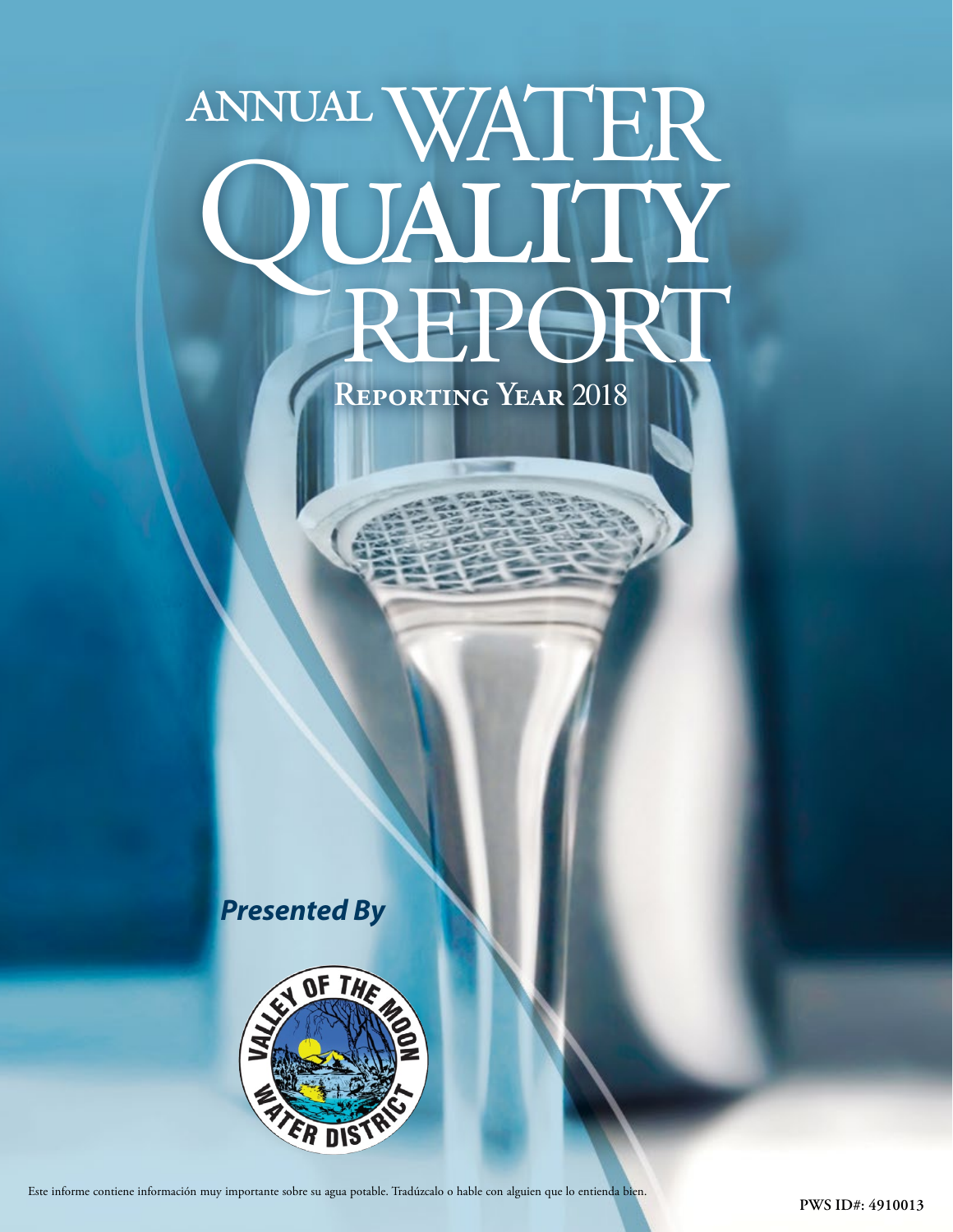### **Our Mission Continues**

 $\overline{\textbf{W}}$ /e are once again pleased to present our annual water quality report covering all testing performed between January 1 and December 31, 2018. Over the years, we have dedicated ourselves to producing drinking water that meets all state and federal standards. We continually strive to adopt new methods for delivering the best-quality drinking water to you. As new challenges to drinking water safety emerge, we remain vigilant in meeting the goals of source water protection, water conservation, and community education while continuing to serve the needs of all our water users.

Please remember that we are always available should you ever have any questions or concerns about your water.

# **Community Participation**

The Valley of the Moon Water<br>District encourages the public<br>to wise our concerne shout their to voice any concerns about their drinking water. Please write to the district or attend any of the regularly scheduled board meetings. The Board of Directors meets on the first Tuesday of each month at 6:30 p.m. in the district office, located at 19039 Bay Street in El Verano.

## **Important Health Information**

Some people may be more vulnerable to contaminants<br>in drinking water than the general population. Immunocompromised persons such as persons with cancer undergoing chemotherapy, persons who have undergone organ transplants, people with HIV/AIDS or other immune system disorders, some elderly, and infants may be particularly at risk from infections. These people should seek advice about drinking water from their health care providers. The U.S. EPA/CDC (Centers for Disease Control and Prevention) guidelines



on appropriate means to lessen the risk of infection by *Cryptosporidium* and other microbial contaminants are available from the Safe Drinking Water Hotline at (800) 426-4791 or [http://](http://water.epa.gov/drink/hotline) [water.epa.gov/drink/hotline.](http://water.epa.gov/drink/hotline)

#### **Where Does Our Water Come From?**

One of the critical factors for water quality is the source of supply; the purer the source, the better the water. The Valley of the Moon Water District relies on two sources: water from the Sonoma County Water Agency (Water Agency) and local groundwater wells.

The Water Agency produces water from six Ranney Collectors (or caissons) in the Russian River and, to a lesser extent, three groundwater wells in the Santa Rosa Plain. The Russian River originates in central Mendocino County, about 15 miles north of Ukiah. The main channel is 110 miles long and flows southward from the headwaters near Potter Valley to the Pacific Ocean near Jenner. Three main reservoirs, Lake Sonoma, Lake Pillsbury, and Lake Mendocino, feed the river, providing seasonal storage and replenishing the river aquifer.

The riverbed provides natural filtration for the water removed from the Ranney Collectors. The Water Agency treats the water with chlorine for bacterial disinfection and adds sodium hypochlorate and sodium hydroxide (also known as caustic soda) to adjust the pH. Slightly higher pH levels reduce corrosivity, thereby reducing the amount of copper and lead in the water. The water needs no further treatment when it reaches the district through the Water Agency's transmission system.

The district supplements Water Agency supplies with water from one leased and four district-owned groundwater wells. In 2018 the district purchased 2,037 acre-feet of water from the Water Agency and produced 679 acre-feet from its local wells.

#### **Table Talk**

Get the most out of the Testing Results data table with this simple suggestion. In less than a minute, you will know all there is to know about your water:

For each substance listed, compare the value in the Amount Detected column against the value in the MCL (or AL, SMCL) column. If the Amount Detected value is smaller, your water meets the health and safety standards set for the substance.

#### **Other Table Information Worth Noting**

Verify that there were no violations of the state and/or federal standards in the Violation column. If there was a violation, you will see a detailed description of the event in this report.

If there is an ND or a less-than symbol (<), that means that the substance was not detected (i.e., below the detectable limits of the testing equipment).

The Range column displays the lowest and highest sample readings. If there is an NA showing, that means only a single sample was taken to test for the substance (assuming there is a reported value in the Amount Detected column).

If there is sufficient evidence to indicate from where the substance originates, it will be listed under Typical Source.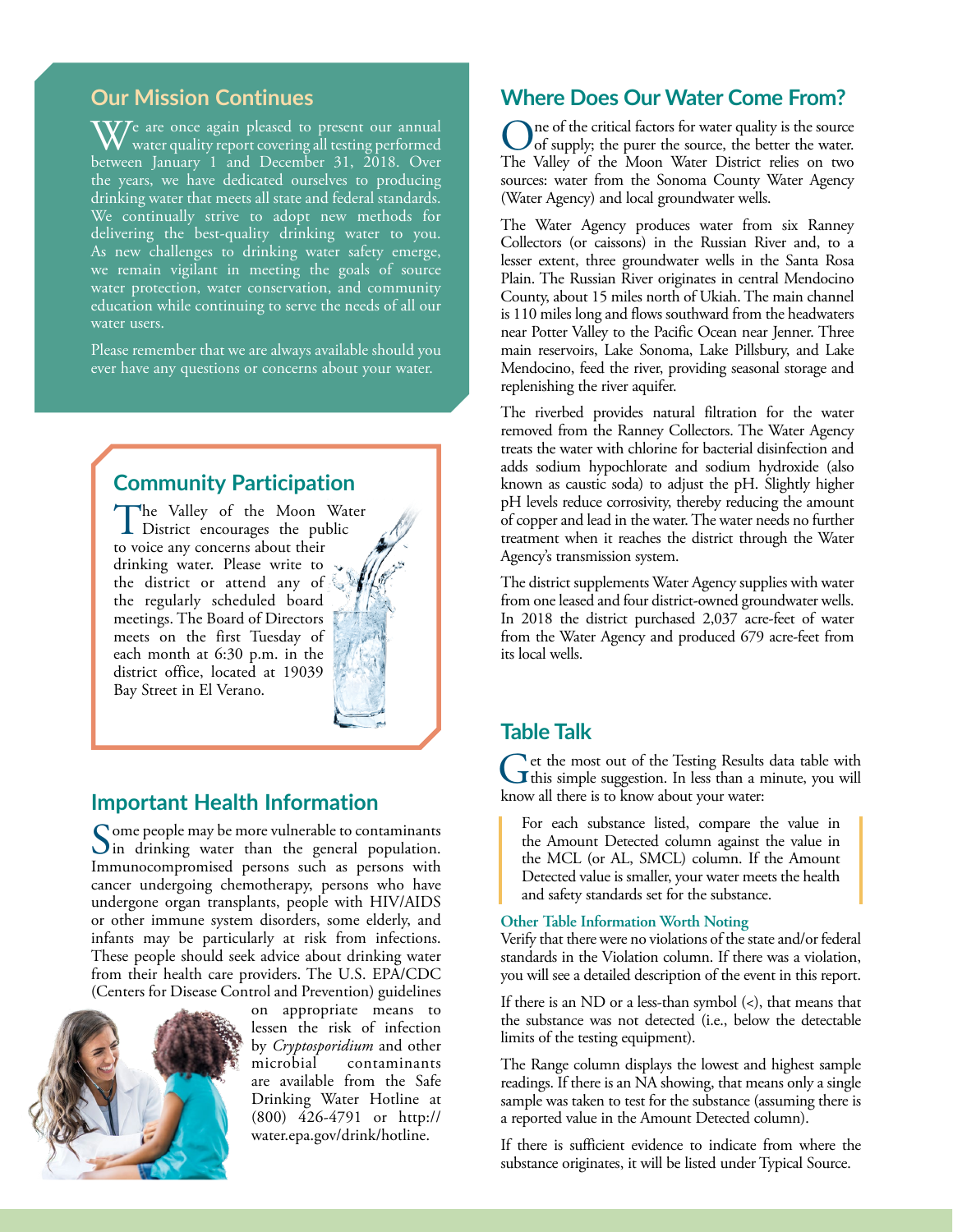#### **Lead in Home Plumbing**

If present, elevated levels of lead can cause serious health problems, especially for pregnant women and young children.<br>Lead in drinking water is primarily from materials and components associated with service lines and h f present, elevated levels of lead can cause serious health problems, especially for pregnant women and young children. are responsible for providing high-quality drinking water, but we cannot control the variety of materials used in plumbing components. When your water has been sitting for several hours, you can minimize the potential for lead exposure by flushing your tap for 30 seconds to 2 minutes before using water for drinking or cooking. (If you do so, you may wish to collect the flushed water and reuse it for another beneficial purpose, such as watering plants.) If you are concerned about lead in your water, you may wish to have your water tested. Information on lead in drinking water, testing methods, and steps you can take to minimize exposure is available from the Safe Drinking Water Hotline at (800) 426-4791 or at [www.](http://www.epa.gov/safewater/lead) [epa.gov/safewater/lead.](http://www.epa.gov/safewater/lead)

#### **Substances That Could Be in Water**

The sources of drinking water (both tap water and bottled water) include rivers, lakes, streams, ponds, reservoirs, springs, and wells. As water travels over the surface of the land or through the ground, it dissolves naturally occurring minerals and, in some cases, radioactive material, and can pick up substances resulting from the presence of animals or from human activity.

In order to ensure that tap water is safe to drink, the U.S. Environmental Protection Agency (U.S. EPA) and the State Water Resources Control Board (State Board) prescribe regulations that limit the amount of certain contaminants in water provided by public water systems. The U.S. Food and Drug Administration regulations and California law also establish limits for contaminants in bottled water that provide the same protection for public health. Drinking water,

 $-11$ 

including bottled water, may reasonably be expected to contain at least small amounts of some contaminants. The presence of contaminants does not necessarily indicate that water poses a health risk.

Contaminants that may be present in source water include:

Microbial Contaminants, such as viruses and bacteria, that may come from sewage treatment plants, septic systems, agricultural livestock operations, and wildlife;

Inorganic Contaminants, such as salts and metals, that can be naturally occurring or can result from urban stormwater runoff, industrial or domestic wastewater discharges, oil and gas production, mining, or farming;

Pesticides and Herbicides that may come from a variety of sources such as agriculture, urban stormwater runoff, and residential uses;

Organic Chemical Contaminants, including synthetic and volatile organic chemicals, which are by-products of industrial processes and petroleum production, and which can also come from gas stations, urban stormwater runoff, agricultural applications, and septic systems;

Radioactive Contaminants that can be naturally occurring or can be the result of oil and gas production and mining activities.

More information about contaminants and potential health effects can be obtained by calling the U.S. EPA's Safe Drinking Water Hotline at (800) 426-4791.

**We remain vigilant in delivering the best-quality drinking water**

## **Source Water Assessment**

 $\ell$   $\ell-$ 

An assessment of the<br>drinking water sources for the Sonoma County Water Agency was completed in January 2001. The sources are considered vulnerable to wastewater treatment and disposal, mining operations, septic systems, and agricultural operations. A copy of the complete



assessment is available at the State Water Resources Control Board, Division of Drinking Water, 50 D Street, Suite 200, Santa Rosa, California,

or at [www.waterboards.](http://www.waterboards.ca.gov/drinking_water/certlic/drinkingwater/DWSAP.shtml) [ca.gov/drinking\\_water/certlic/](http://www.waterboards.ca.gov/drinking_water/certlic/drinkingwater/DWSAP.shtml) [drinkingwater/DWSAP.shtml](http://www.waterboards.ca.gov/drinking_water/certlic/drinkingwater/DWSAP.shtml).

An assessment of the district's wells was performed in 2003, as required by the U.S. EPA.

This assessment identified the sewer collection system as the most likely source of possible contamination to the wells. Please note that no contaminants have been detected in the water supply above state primary drinking water standards; however, the sources are still considered vulnerable to activities located near the drinking water sources. The Valley of the Moon Water District routinely monitors and samples the wells to ensure the water is free from contamination. A copy of the completed assessment is on file at the Valley of the Moon Water District office located at 19039 Bay Street, El Verano, or at [www.waterboards.ca.gov/drinking\\_water/certlic/](http://www.waterboards.ca.gov/drinking_water/certlic/drinkingwater/DWSAP.shtml) [drinkingwater/DWSAP.shtml.](http://www.waterboards.ca.gov/drinking_water/certlic/drinkingwater/DWSAP.shtml)



For more information about this report, or for other questions relating to water quality, please contact Matt Fullner, Water System Manager, at (707) 996-1037.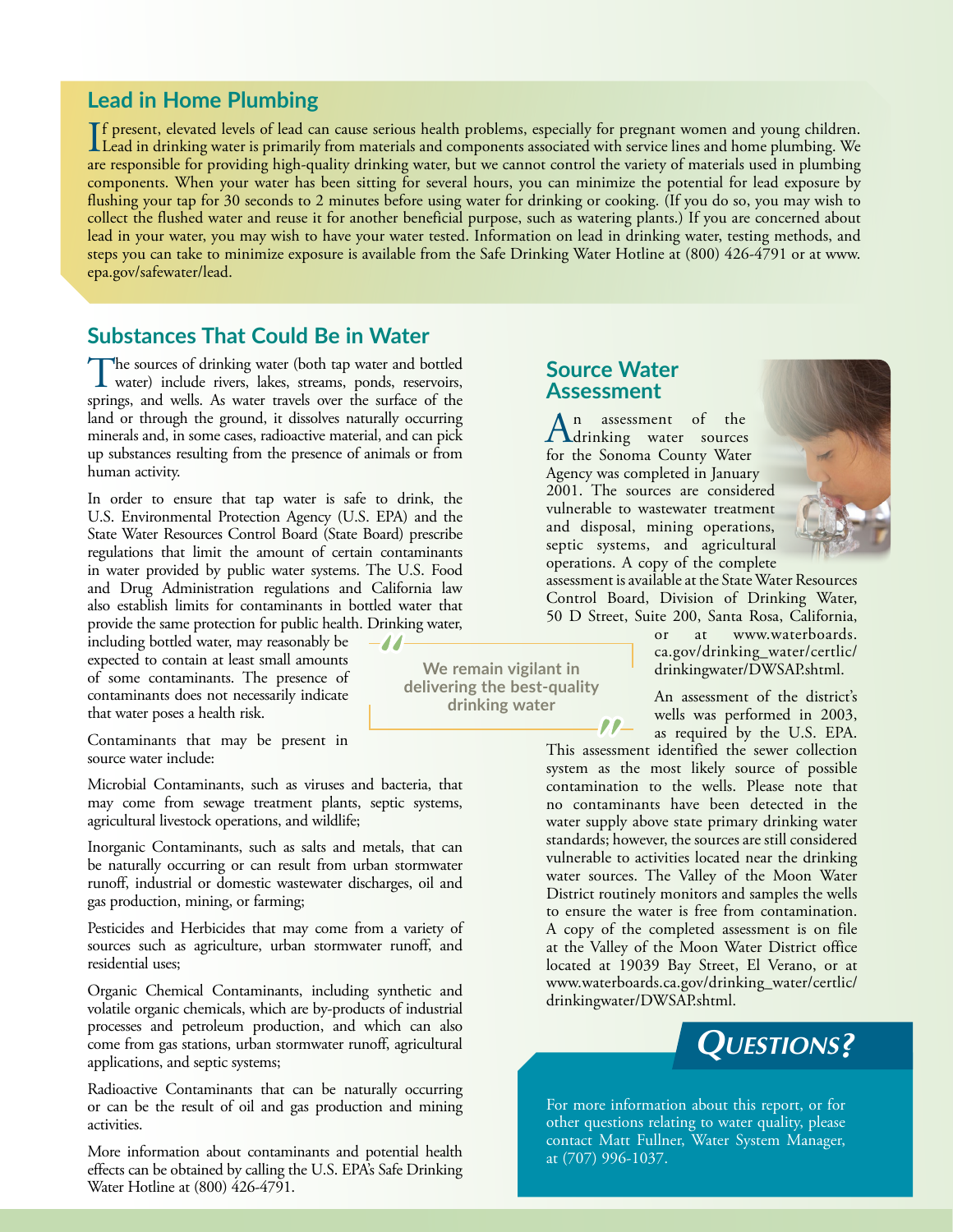# **Test Results**

Our water is monitored for many different kinds of substances on a very strict sampling schedule, and the water we deliver must meet specific health standards. Here, we only show<br>those substances that were detected in our is unsafe to drink; our goal is to keep all detects below their respective maximum allowed levels. The state recommends monitoring for certain substances less than once per year because the concentrations of these substances do not change frequently. In these cases, the most recent sample data are included, along with the year in which the sample was taken.

We participated in the fourth stage of the U.S. EPA's Unregulated Contaminant Monitoring Rule (UCMR4) program by performing additional tests on our drinking water. UCMR4 sampling benefits the environment and public health by providing the U.S. EPA with data on the occurrence of contaminants suspected to be in drinking water in order to determine if U.S. EPA needs to introduce new regulatory standards to improve drinking water quality. Unregulated contaminant monitoring data are available to the public, so please feel free to contact us if you are interested in obtaining that information. If you would like more information on the U.S. EPA's Unregulated Contaminants Monitoring Rule, please call the Safe Drinking Water Hotline at (800) 426-4791.

| <b>REGULATED SUBSTANCES</b>                     |                               |                      |                                 |                                  |                                             |                                  |                          |                  |                                                                                                                                                                                                   |  |
|-------------------------------------------------|-------------------------------|----------------------|---------------------------------|----------------------------------|---------------------------------------------|----------------------------------|--------------------------|------------------|---------------------------------------------------------------------------------------------------------------------------------------------------------------------------------------------------|--|
|                                                 |                               |                      | Sonoma County Water Agency      |                                  | Valley of the Moon Water<br><b>District</b> |                                  |                          |                  |                                                                                                                                                                                                   |  |
| <b>SUBSTANCE</b><br>(UNIT OF MEASURE)           | <b>YEAR</b><br><b>SAMPLED</b> | <b>MCL</b><br>[MRDL] | <b>PHG</b><br>(MCLG)<br>[MRDLG] | <b>AMOUNT</b><br><b>DETECTED</b> | <b>RANGE</b><br>LOW-HIGH                    | <b>AMOUNT</b><br><b>DETECTED</b> | <b>RANGE</b><br>LOW-HIGH | <b>VIOLATION</b> | <b>TYPICAL SOURCE</b>                                                                                                                                                                             |  |
| <b>Arsenic</b> (ppb)                            | 2017                          | 10 <sup>1</sup>      | 0.004                           | <b>ND</b>                        | <b>NA</b>                                   | 2.56                             | $ND-4.0$                 | N <sub>o</sub>   | Erosion of natural deposits; runoff from orchards; glass and electronics<br>production wastes                                                                                                     |  |
| <b>Fluoride</b> (ppm)                           | 2017                          | 2.0                  |                                 | <b>ND</b>                        | NA                                          | 0.19 <sup>1</sup>                | $0.13 - 0.26$            | No               | Erosion of natural deposits; water additive that promotes strong teeth;<br>discharge from fertilizer and aluminum factories                                                                       |  |
| <b>Gross Alpha Particle Activity</b><br>(pCi/L) | 2014                          | 15                   | (0)                             | 0.3                              | $ND-0.96$                                   | ND <sup>2</sup>                  | $NA^2$                   | No               | Erosion of natural deposits                                                                                                                                                                       |  |
| <b>Haloacetic Acids (ppb)</b>                   | 2018                          | 60                   | <b>NA</b>                       | 7.37                             | $1.55 - 14.19$                              | 5.37                             | $ND-8.9$                 | No               | By-product of drinking water disinfection                                                                                                                                                         |  |
| Hexavalent Chromium (ppb)                       | 2017                          | NS <sup>3</sup>      | 0.02                            | 0.54                             | $ND-0.54$                                   | <b>ND</b>                        | <b>NA</b>                | No               | Discharge from electroplating factories, leather tanneries, wood<br>preservation, chemical synthesis, refractory production, and textile<br>manufacturing facilities; erosion of natural deposits |  |
| <b>Nitrate [as nitrate]</b> (ppm)               | 2017                          | 45                   | 45                              | ND                               | NA                                          | ND <sup>4</sup>                  | NA <sup>4</sup>          | No               | Runoff and leaching from fertilizer use; leaching from septic tanks and<br>sewage; erosion of natural deposits                                                                                    |  |
| <b>TTHMs</b> [Total<br>Trihalomethanes] (ppb)   | 2018                          | 80                   | <b>NA</b>                       | 12.3                             | $4.7 - 21.1$                                | $20.7^5$                         | $11 - 31$ <sup>5</sup>   | N <sub>o</sub>   | By-product of drinking water disinfection                                                                                                                                                         |  |

**Tap water samples were collected for lead and copper analyses from sample sites throughout the community**

| <b>SUBSTANCE</b><br>(UNIT OF MEASURE) | <b>YEAR</b><br><b>SAMPLED</b> | <b>PHG</b><br>(MCLG) | <b>AMOUNT DETECTED</b><br>(90TH %ILE) | <b>SITES ABOVE</b><br><b>AL/TOTAL SITES</b> | <b>VIOLATION</b> | <b>TYPICAL SOURCE</b>                                                                                                            |
|---------------------------------------|-------------------------------|----------------------|---------------------------------------|---------------------------------------------|------------------|----------------------------------------------------------------------------------------------------------------------------------|
| <b>Copper</b> ( $ppm$ )               | 2017                          | 0.3                  | 0.300                                 | 0/33                                        | No               | Internal corrosion of household plumbing systems; erosion of natural deposits; leaching from wood preservatives                  |
| <b>Lead</b> (ppb)                     | 2017                          | 0.2                  | 0.0057                                | 0/33                                        | N <sub>o</sub>   | Internal corrosion of household water plumbing systems; discharges from industrial manufacturers;<br>erosion of natural deposits |